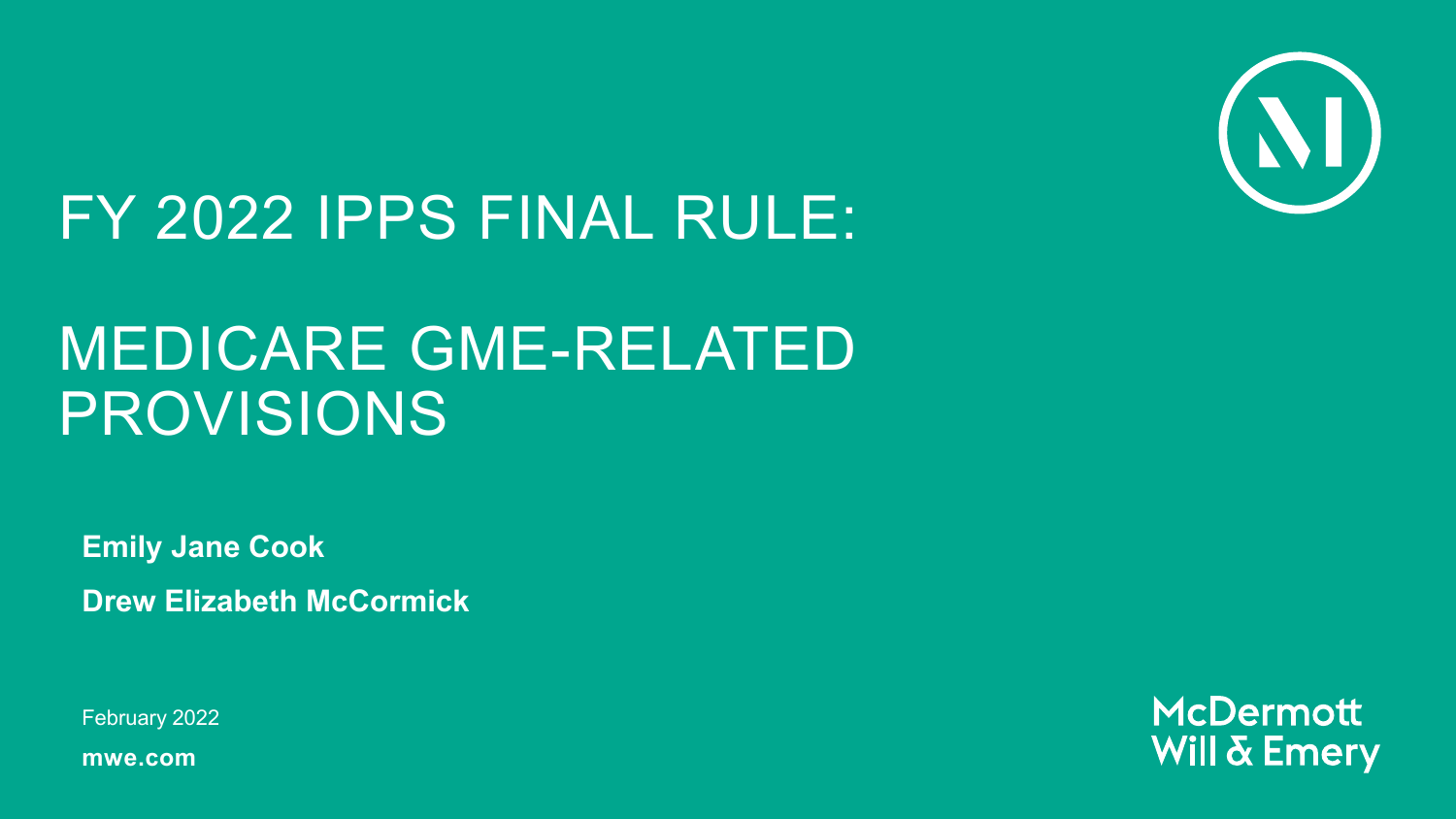### AGENDA

- Background
- Distribution of Medicare-Funded Residency Slots
- Addressing Low FTE Caps and PRAs
- Rural Training Track Program Updates
- Take-Aways
- Q&A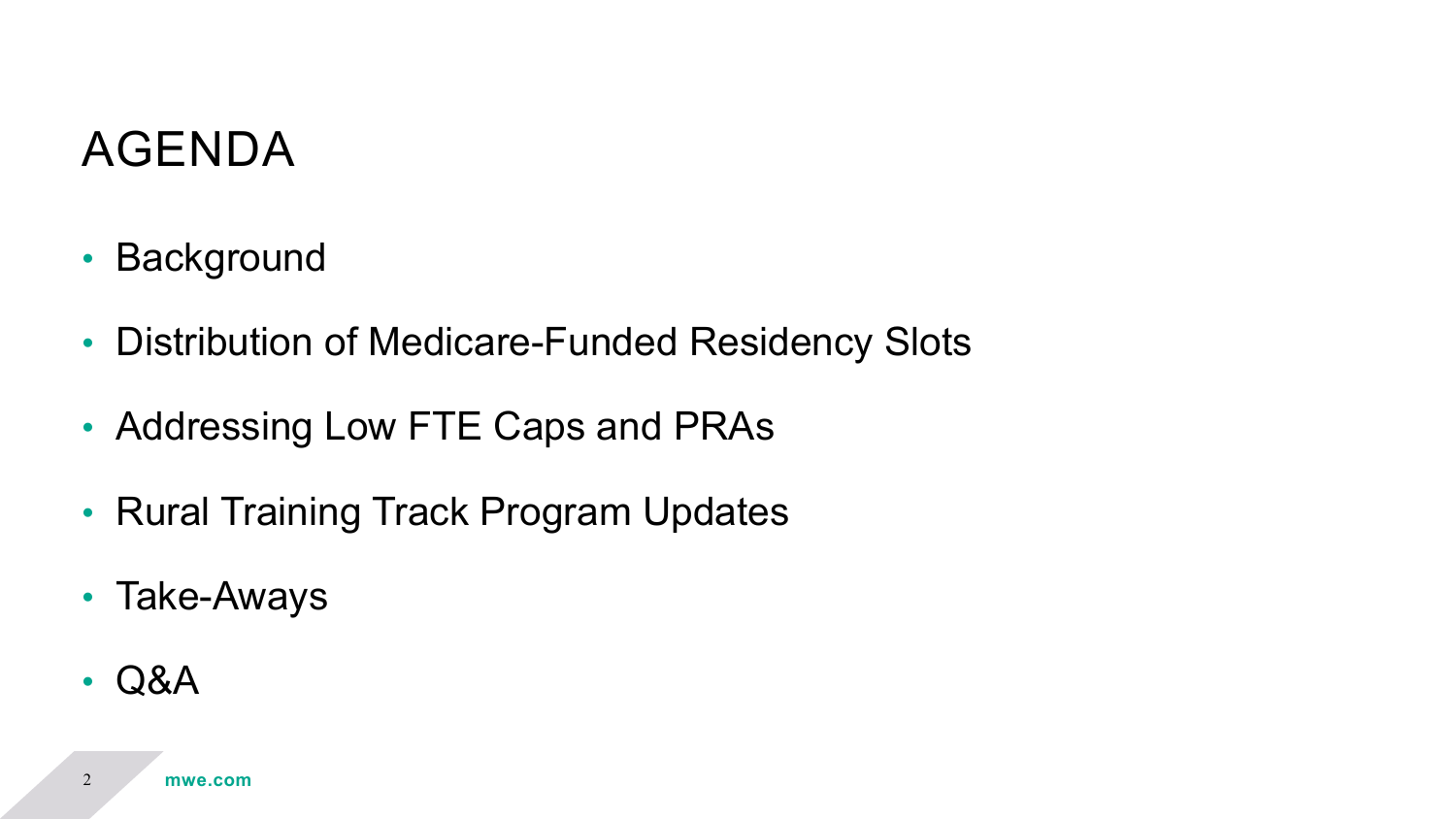#### BACKGROUND

- Medicare subsidizes a portion of residency training costs incurred by teaching hospitals.
	- Direct Graduate Medical Education (DGME)
		- Covers Medicare's share of the direct cost of residency programs.
		- Calculated by multiplying the teaching hospital's per resident amount (PRA) by the weighted number of full-time equivalent (FTE) residents and the hospital's Medicare share of total inpatient days.
	- Indirect Medical Education (IME)
		- Covers costs of residency programs resulting from higher patient care costs at teaching hospitals.
		- Calculated using hospital's ratio of FTE residents to beds and a multiplier that is set by Congress.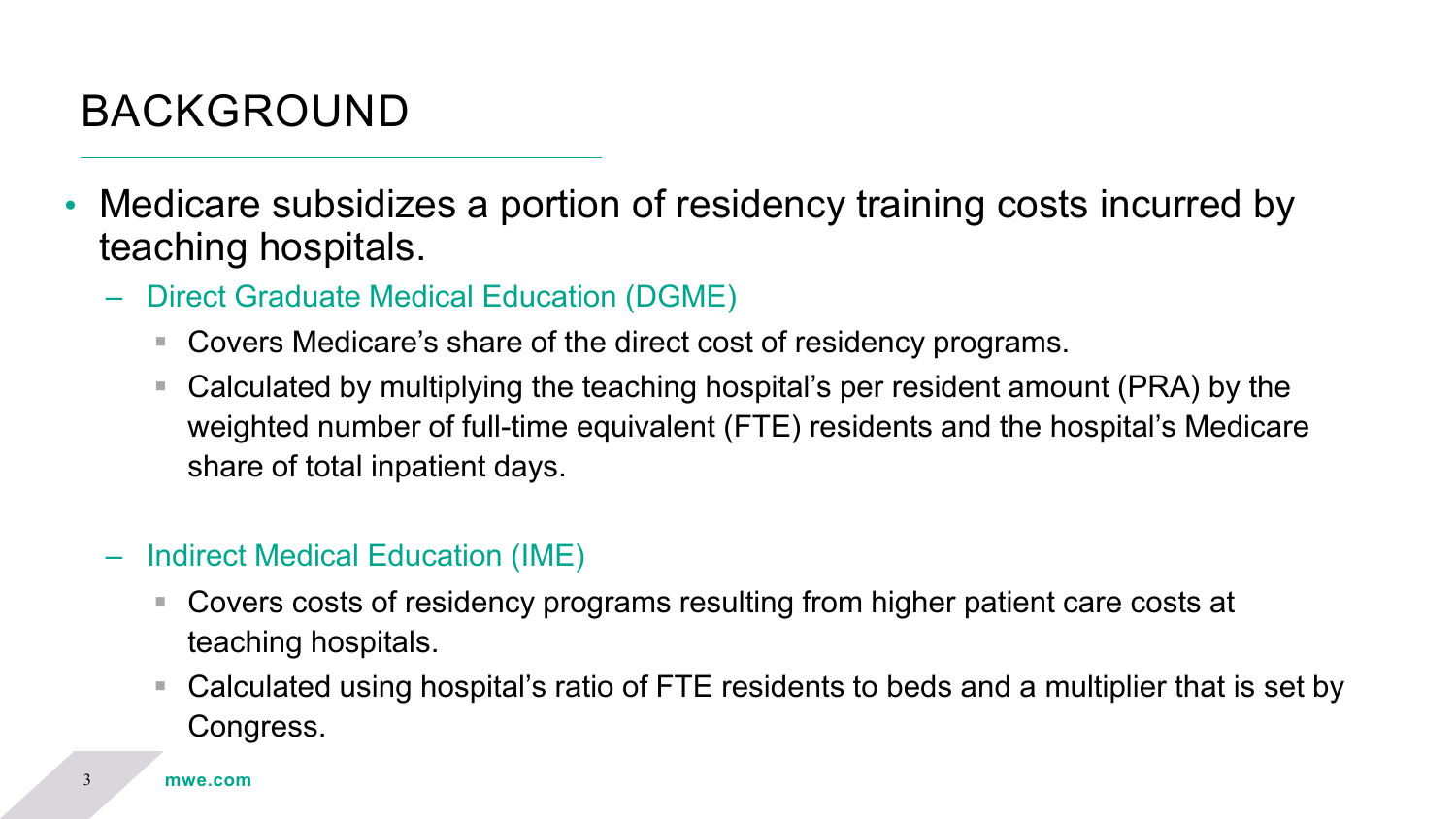

- Medicare limits the number of residents that hospitals may count in calculating DGME and IME payments.
	- No significant increase in caps since 1996
- Results in hospitals training residents far in excess of the number funded by Medicare.
- GME reimbursement is also tied to the hospital's per resident amount (PRA).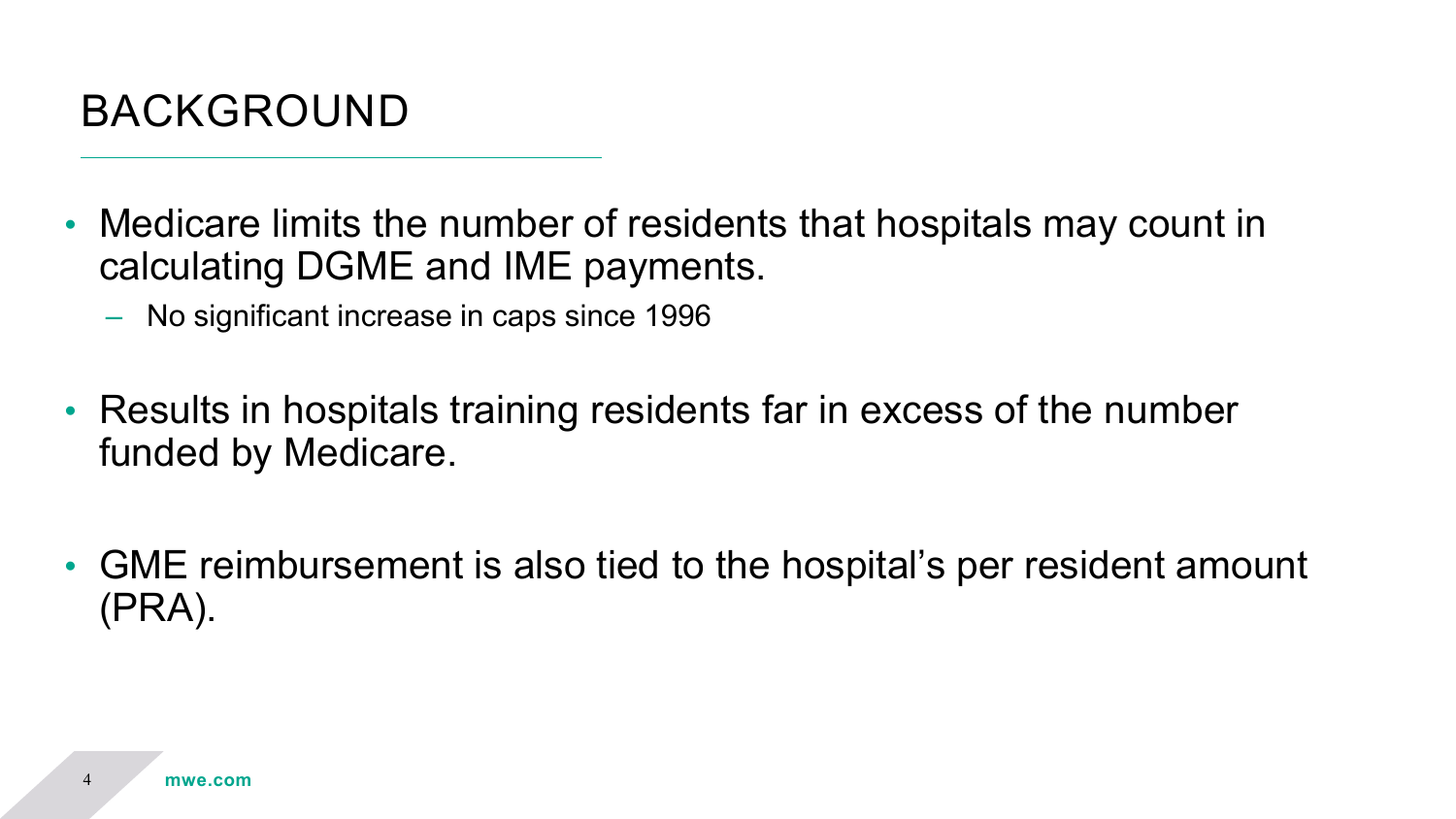

- For years, teaching hospitals have advocated for increasing Medicare funding for residency training.
- Lawmakers have resisted these efforts and instead pursued other funding models to support medical education.
- The strain on healthcare providers caused by COVID-19 has highlighted the need to invest in the healthcare workforce.
	- Particularly in rural and other underserved communities.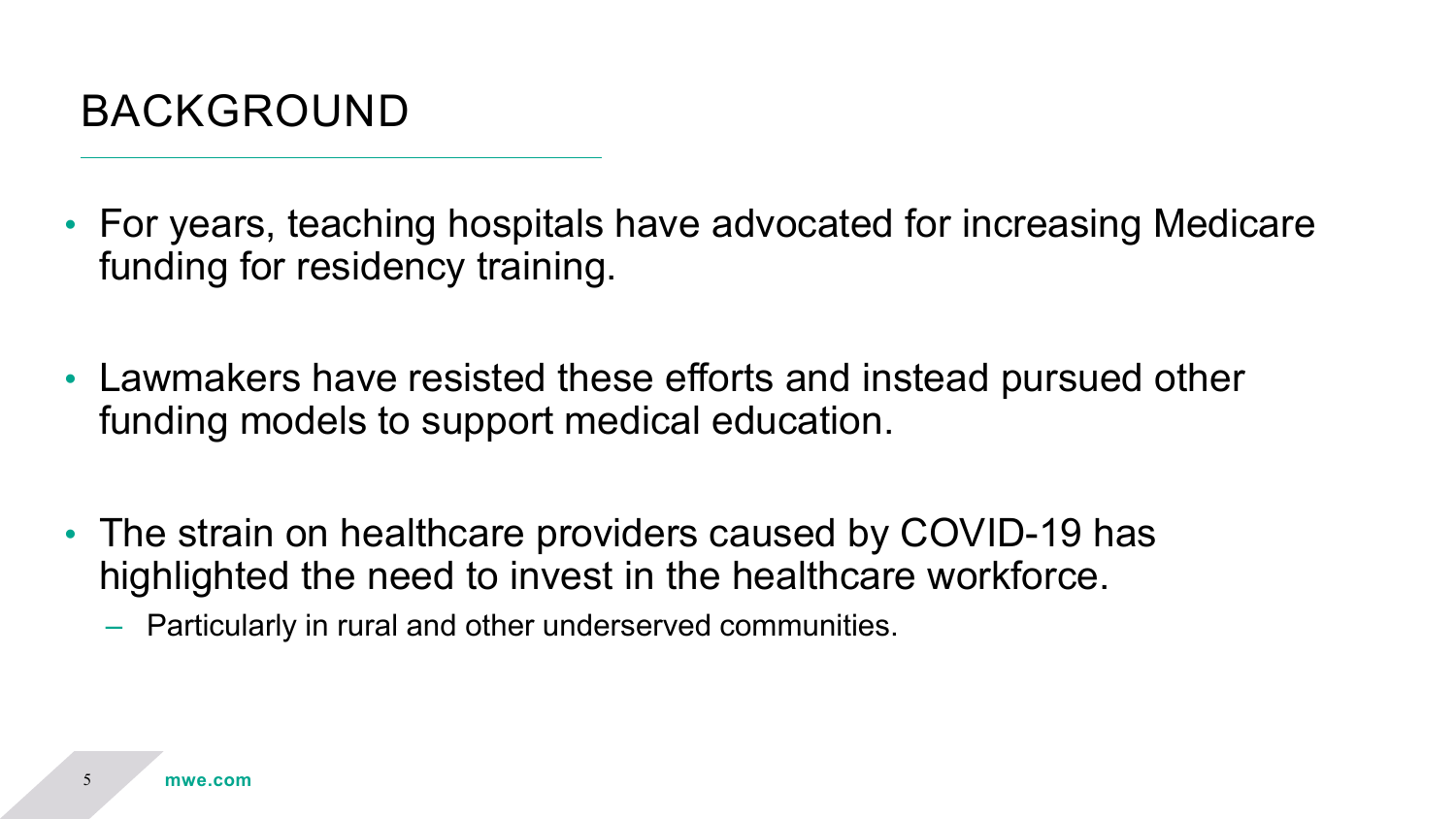#### RECENT UPDATES

- The Consolidated Appropriations Act, 2021 (CAA) was the first significant increase in Medicare funding for residency training in almost 25 years.
	- 1. Created 1,000 new Medicare-funded residency slots.
	- 2. Allowed eligible hospitals to "reset" FTE cap and/or PRA calculations.
	- 3. Changed rules for Rural Training Track (RRT) programs.
- December 2021, CMS issued the second part of its FY 2022 Inpatient Prospective Payment System Final Rule (Final Rule).
	- Implemented the specifics of the CAA provisions on GME.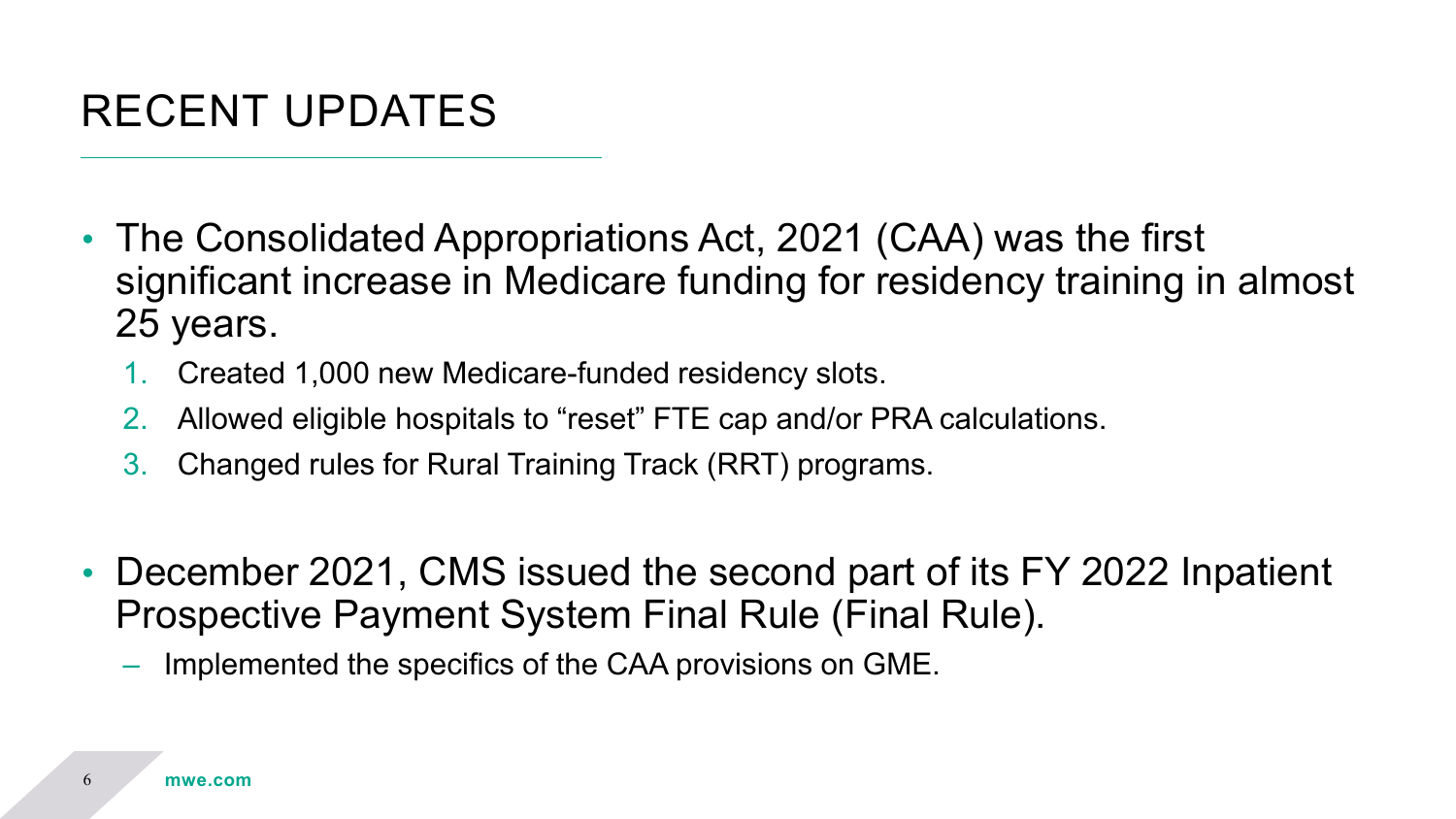DISTRIBUTING MEDICARE-FUNDED RESIDENCY SLOTS

IV NIIV NIIV NI NIIV NIIV NIIV IV NHV NHV NH NHV NHV NHV IV NIIV NIIV NI **NIIV NIIV NIIV** IV NHV NHV NH NHV NHV NHV IV NIIV NIIV NI

**NIIV NIIV NIIV**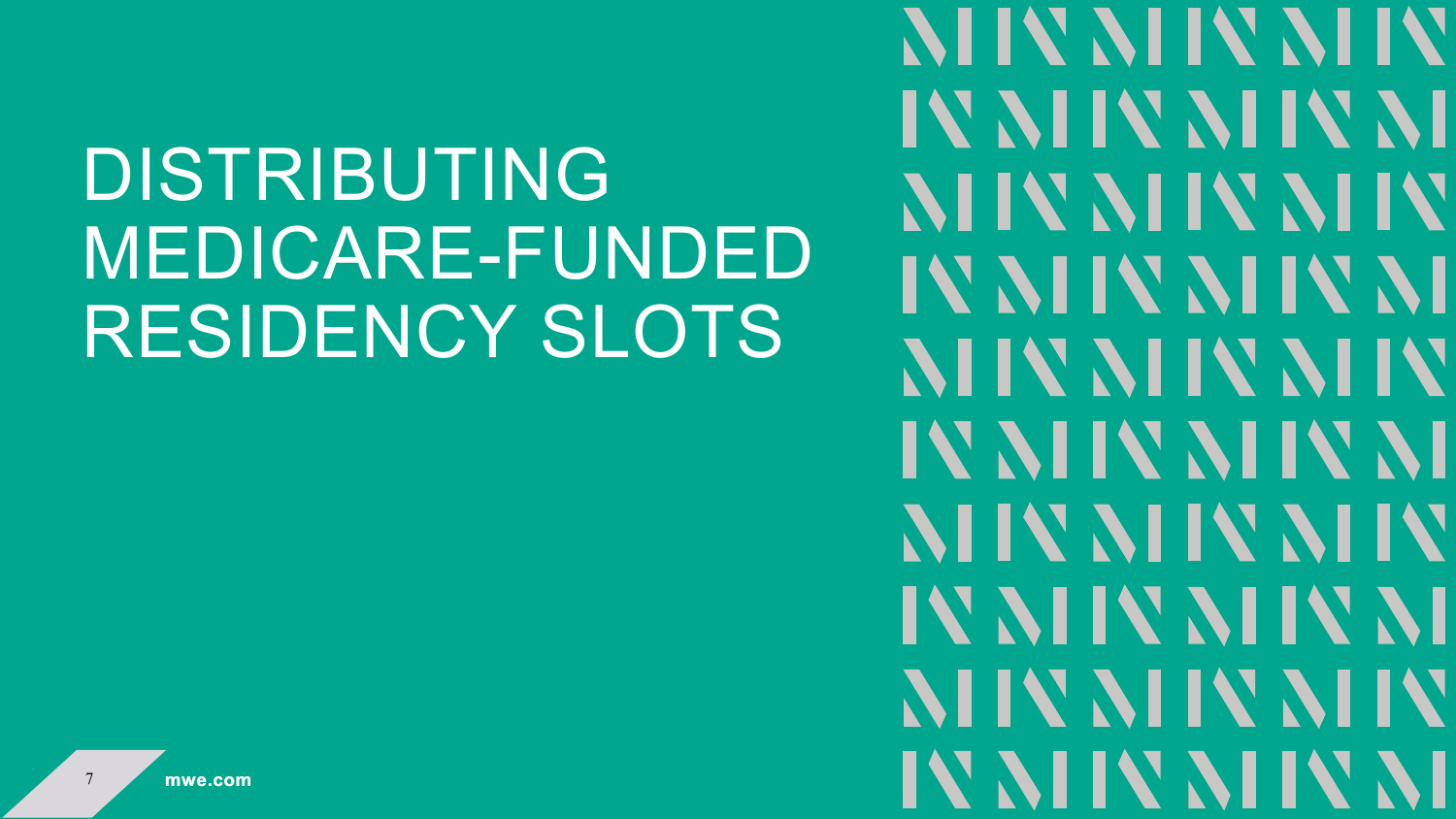#### DISTRIBUTING MEDICARE-FUNDED RESIDENCY SLOTS

- The CAA requires CMS to distribute 1,000 new FTE resident cap slots over a five-year period beginning in FY 2023.
- Under the Final Rule, CMS will:
	- 1. Make 200 residency slots available per year, capped at 1,000 total slots.
	- 2. Award between 1 and 5 FTE slots per eligible hospital per year.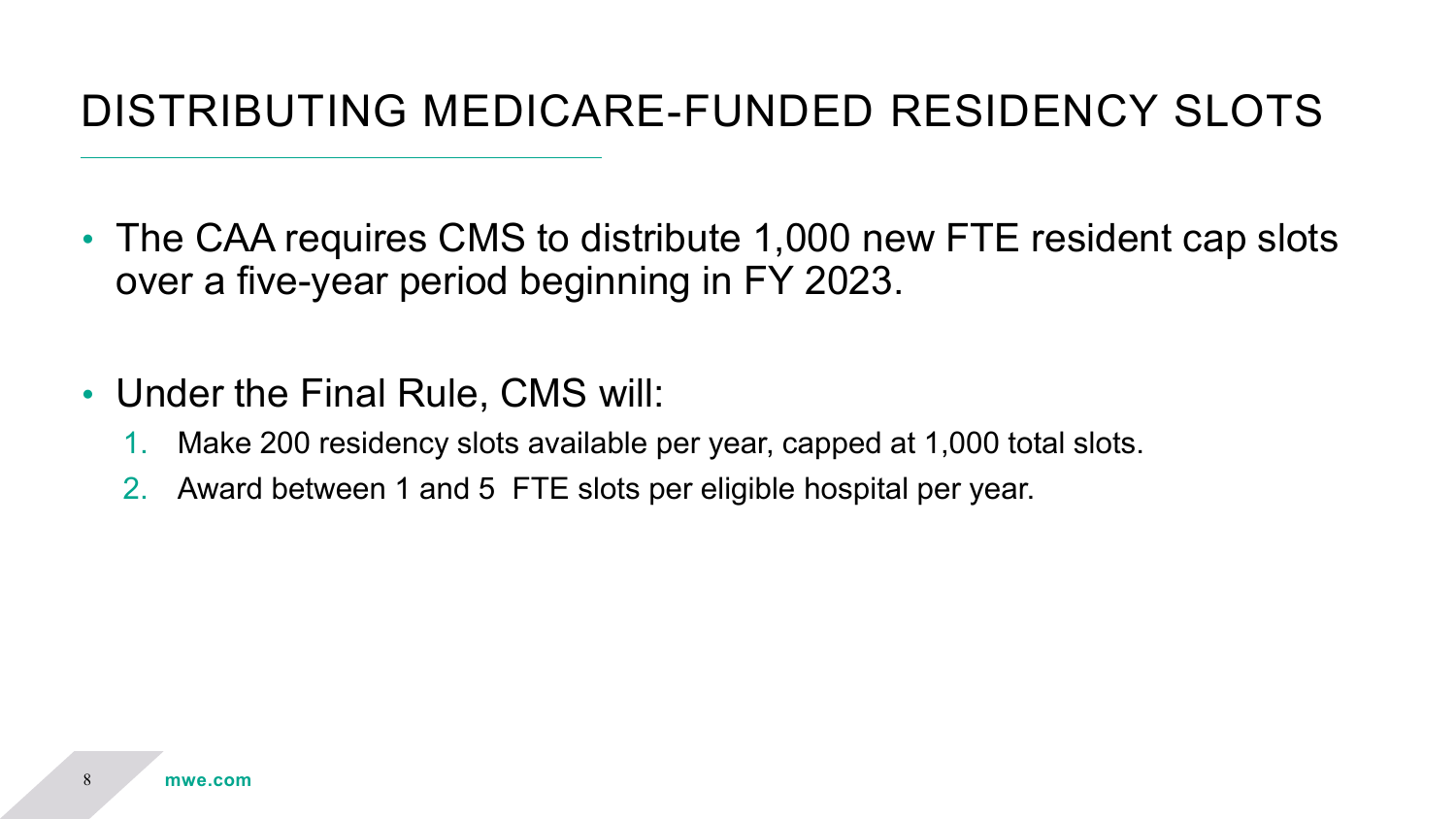#### HOSPITAL ELIGIBILITY

- An eligible hospital must fall into 1 of 4 categories:
	- Category 1: located in rural areas or treated as being in a rural area.
	- Category 2: training residents over their Medicare GME cap.
	- Category 3: located in states with new medical schools or branch campuses on or after 01/01/2000.
	- Category 4: serve areas designated as HPSAs.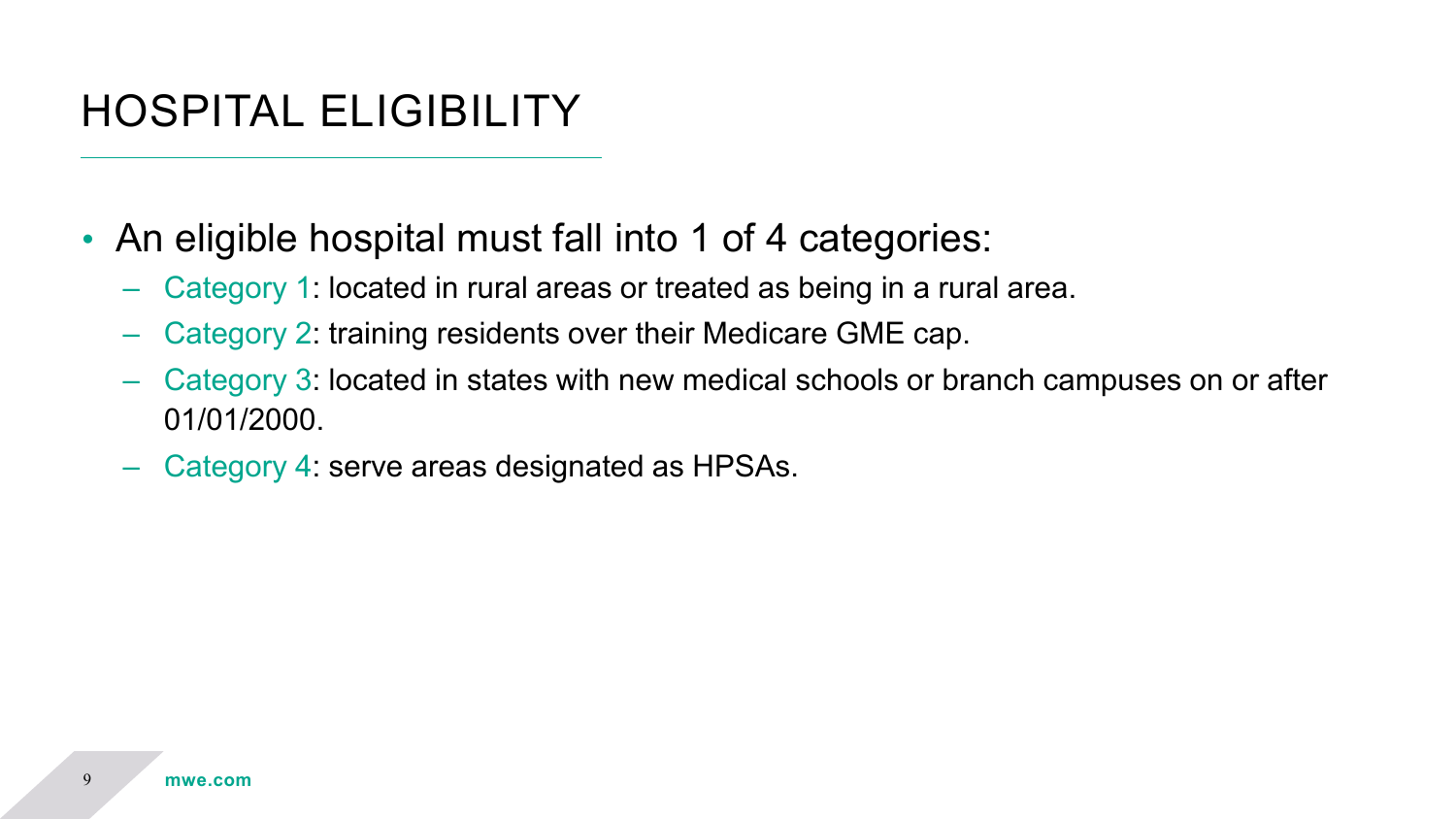#### "DEMONSTRATED LIKELIHOOD"

- Hospitals will need to show a "demonstrated likelihood" that any awarded positions will be filled.
	- To show this, a hospital must:
		- 1. Be training residents in excess of its FTE cap; and
		- 2. Show that it has obtained or is working toward obtaining accrediting body approval to establish a new residency program or expand an existing one.
	- Hospitals already operating in excess of their caps are not able to receive awarded positions.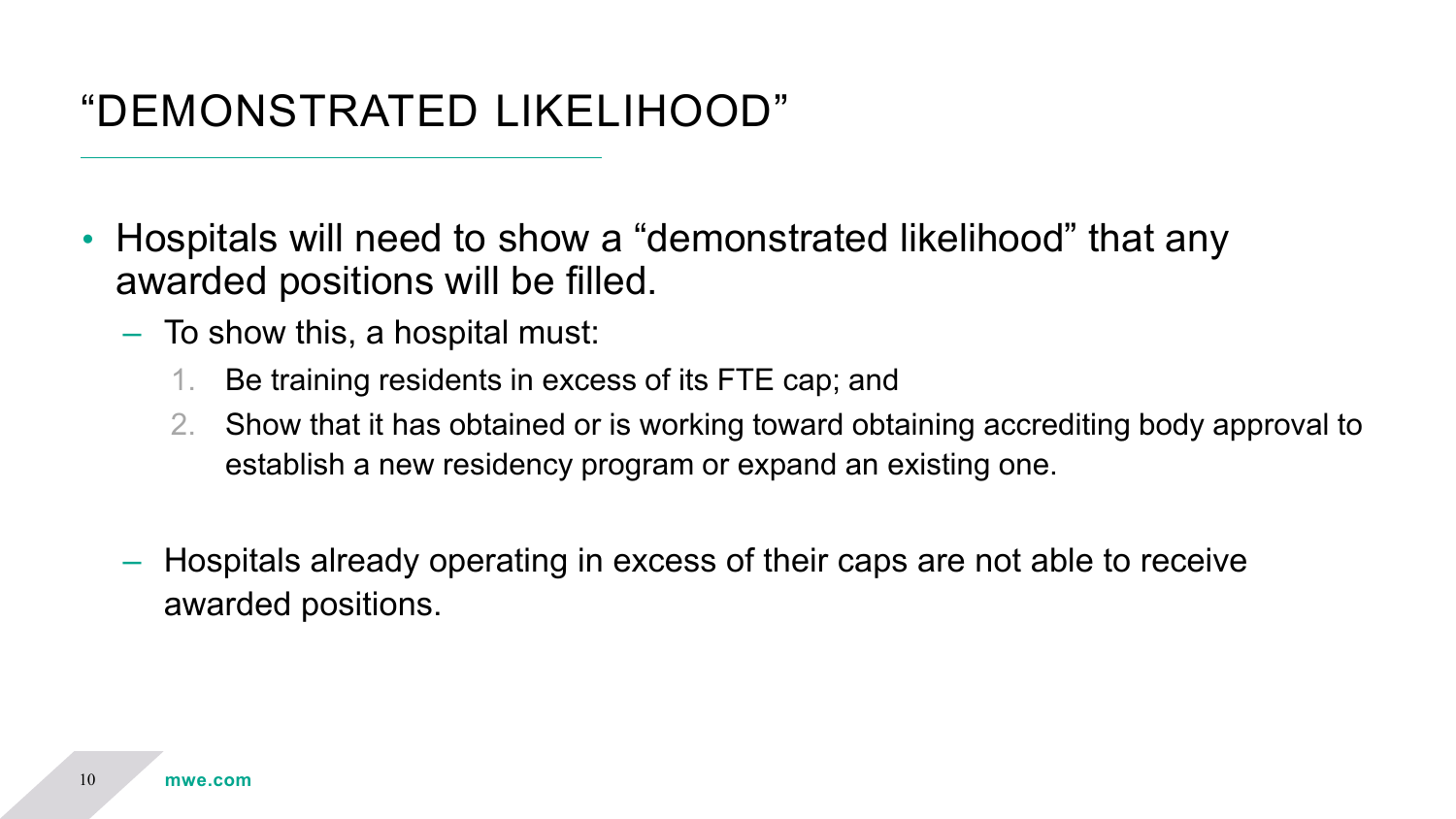#### APPLICATION PROCESS

- Hospitals must apply to be eligible to receive FTE slots.
	- Separate applications are required each of the 5 years.
- Priority will be given to hospitals operating residency programs serving certain geographic areas and underserved populations.
	- The HPSAs score will be the metric used.
- Application deadline will be March 31 of the year preceding the award year.
	- Notification of any award by January 31 of the award year.
	- Effective date for program is July 1 of the award year.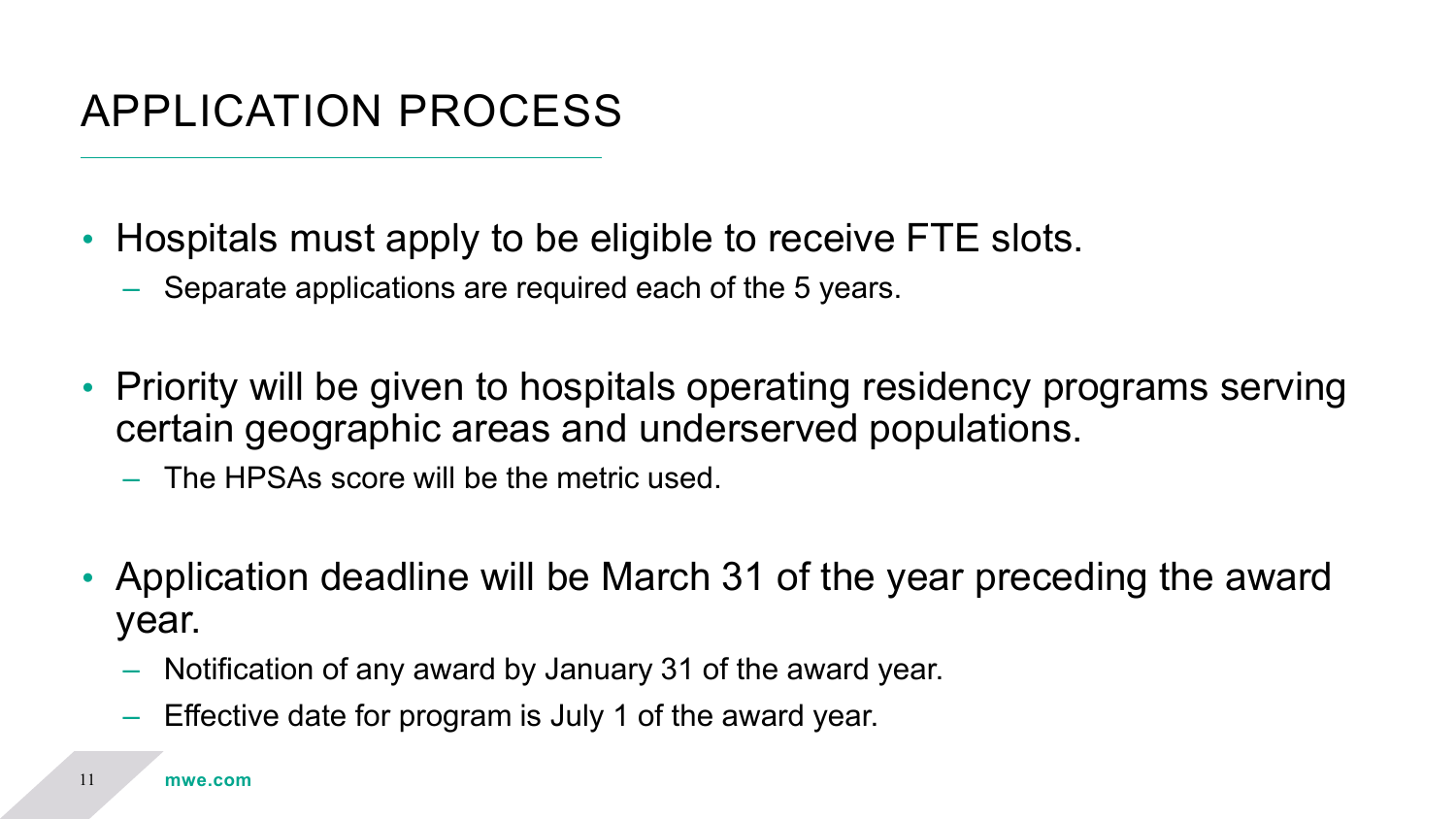# ADDRESSING LOW FTE CAPS AND PRAS

**NIIV NIIV NIIV** IV NIIV NIIV NI NIIV NIIV NIIV IV NIIV NIIV NI **NIIV NIIV NIIV** IV NHV NHV NH NHV NHV NHV IV NHV NHV NH NHV NHV NHV IV NHV NHV NH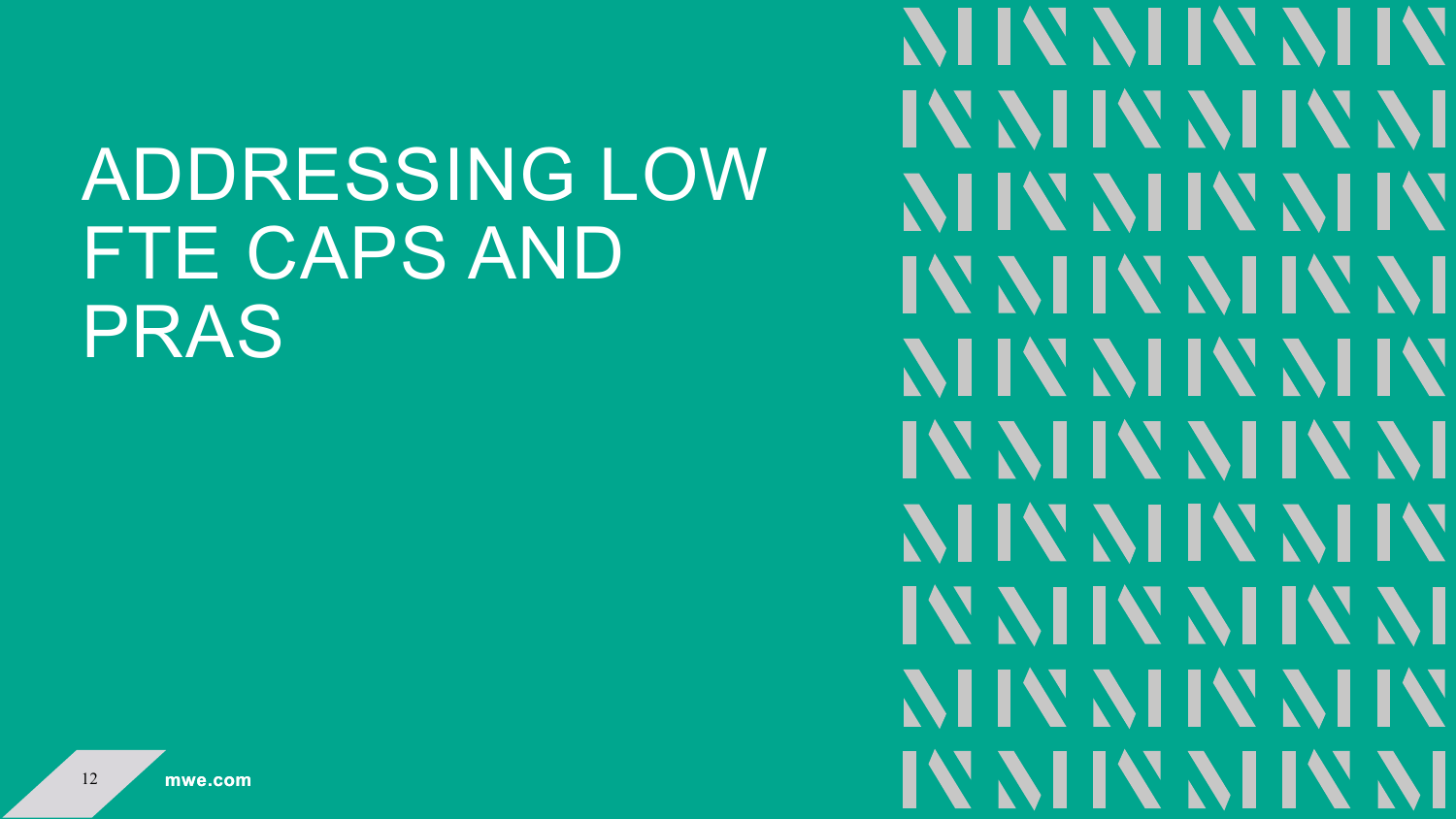#### ADDRESSING LOW FTE CAPS AND PRAS

- Historically, some hospitals accepted rotating residents from established training programs.
- This resulted in low or zero PRAs or FTE caps.
- The CAA and Final Rule rectifies this result by allowing PRAs or FTE cap resets.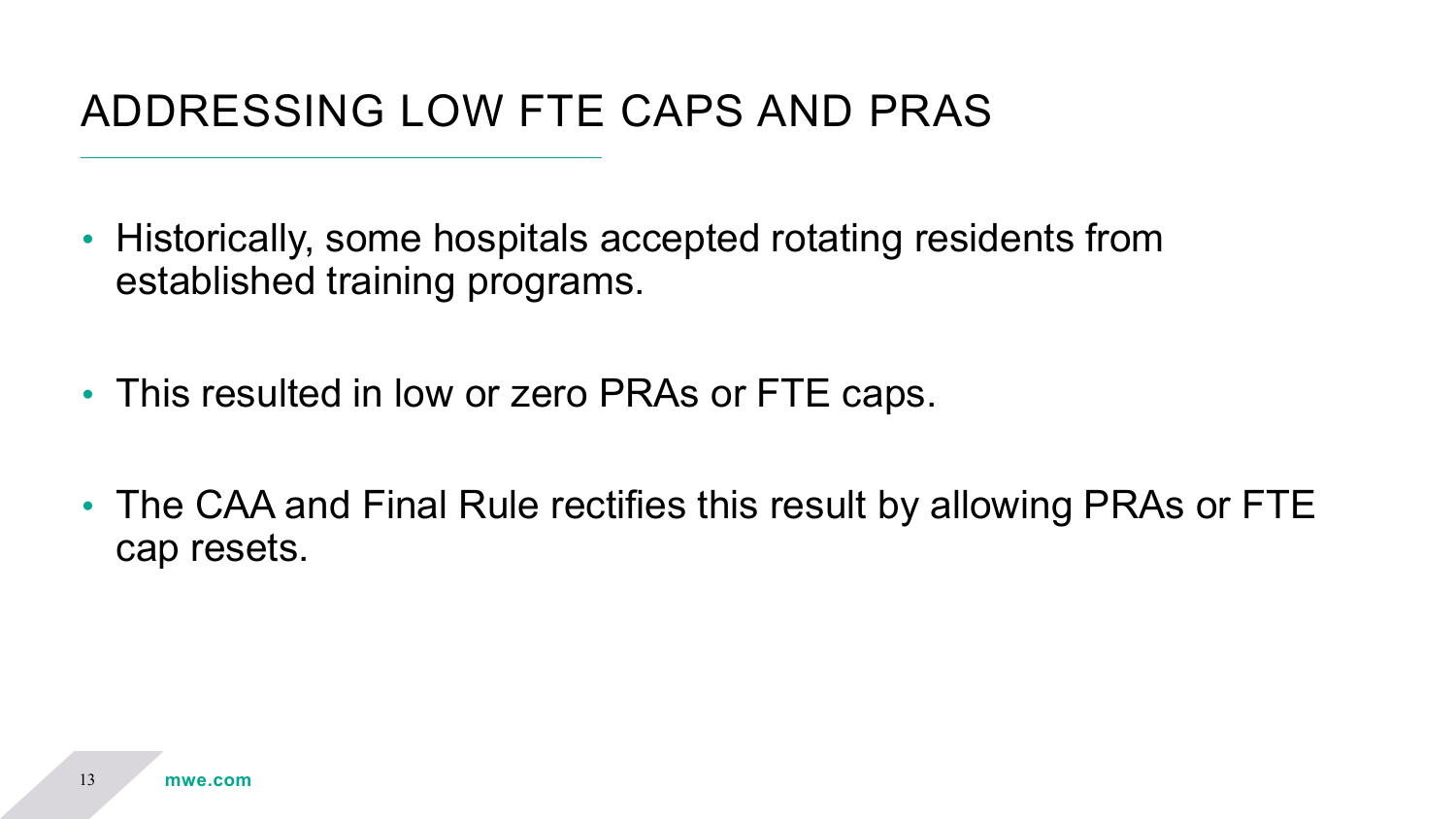#### TWO TYPES OF ELIGIBLE HOSPITALS

- Category A Hospitals
	- Have a PRA or FTE cap based on training less than 1 FTE resident in a cost-reporting period prior to October 1, 1997.
- Category B Hospitals
	- Have a PRA or FTE cap based on training 3 or fewer FTEs in a costreporting period from October 1,1997 to December 27, 2020.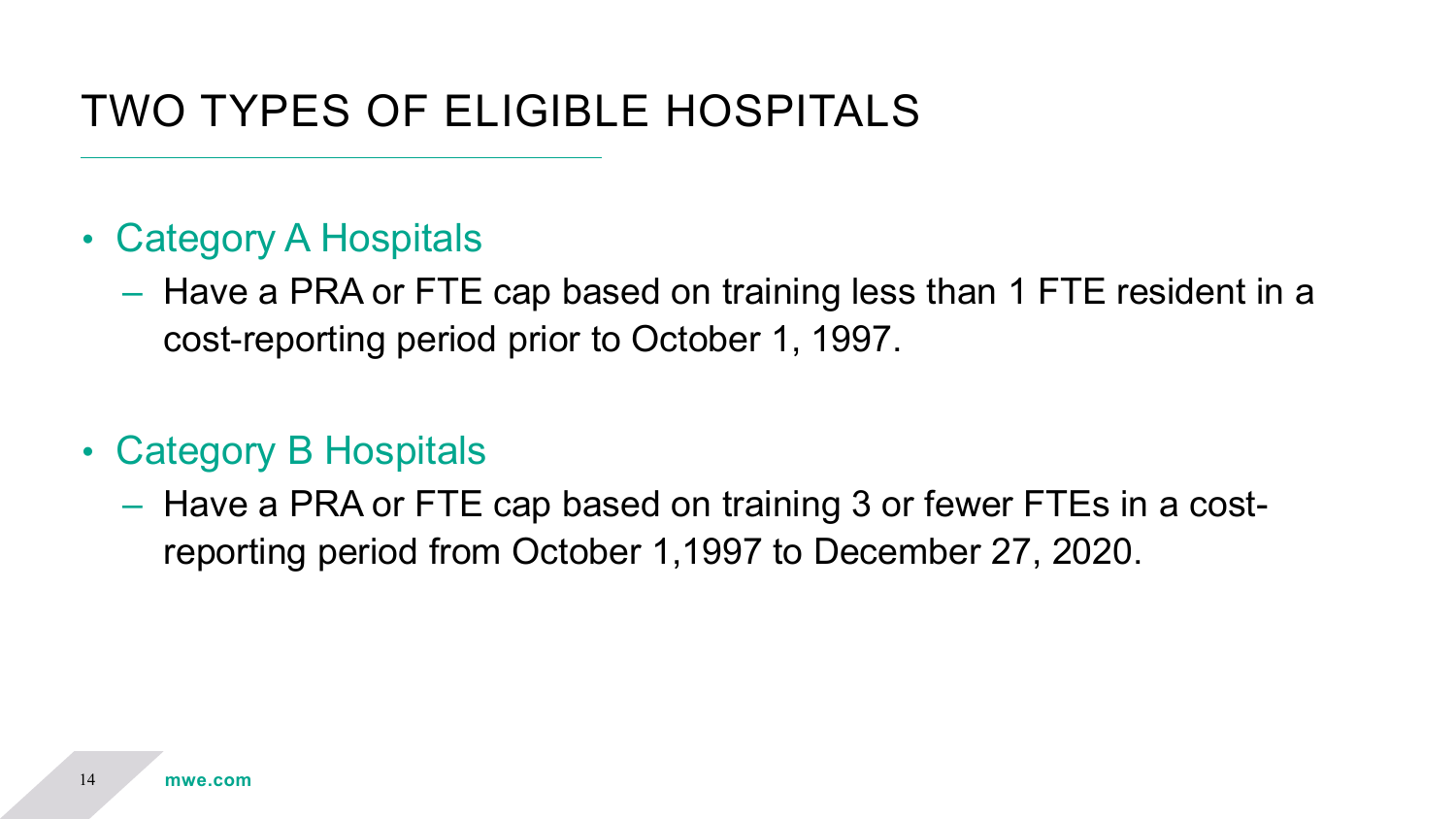- Hospital is eligible for a reset if it established an FTE cap or PRA in a cost-reporting year prior to December 27, 2020.
- Category B Hospitals:
	- Can disagree with the PRA or FTE cap reported in the applicable base year and initiate a one-time request for reconsideration.
		- Base year must be within the three-year reopening window or not yet be settled.
	- This relief is not available to Category A Hospitals.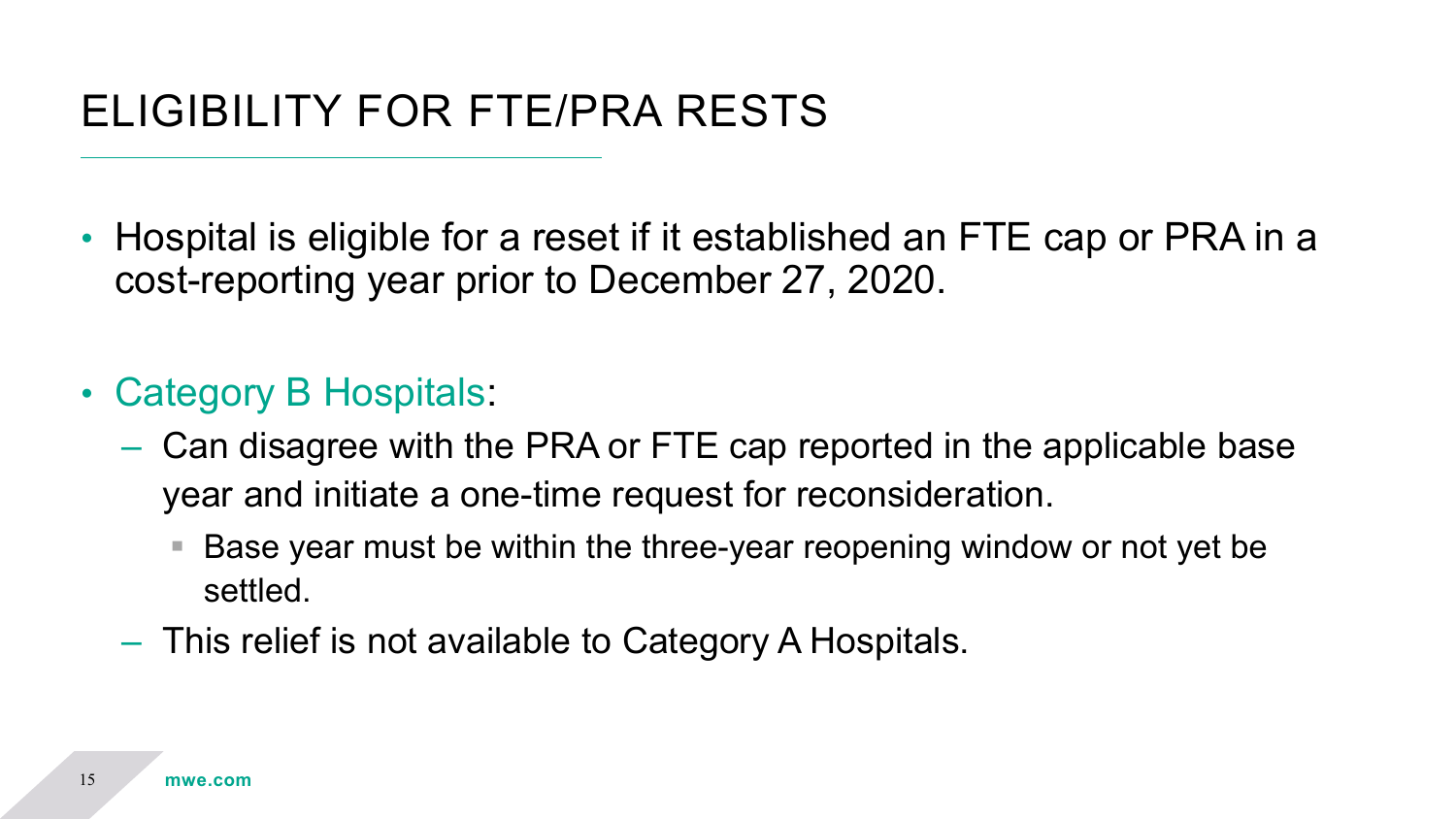#### ELIGIBILITY FOR FTE/PRA RESTS

- Resets will be triggered based on the number of FTEs trained.
	- Category A Hospital
		- Must train at least 1 FTE in a cost-reporting year beginning after December 27, 2020 and but before December 26, 2025.
	- Category B Hospital
		- Must train more than 3 FTEs in a cost-reporting year beginning after December 27, 2020 but before December 26, 2025.
- Only residents training in new programs will trigger an FTE cap reset.
- However, a new program is not a requirement for a PRA reset.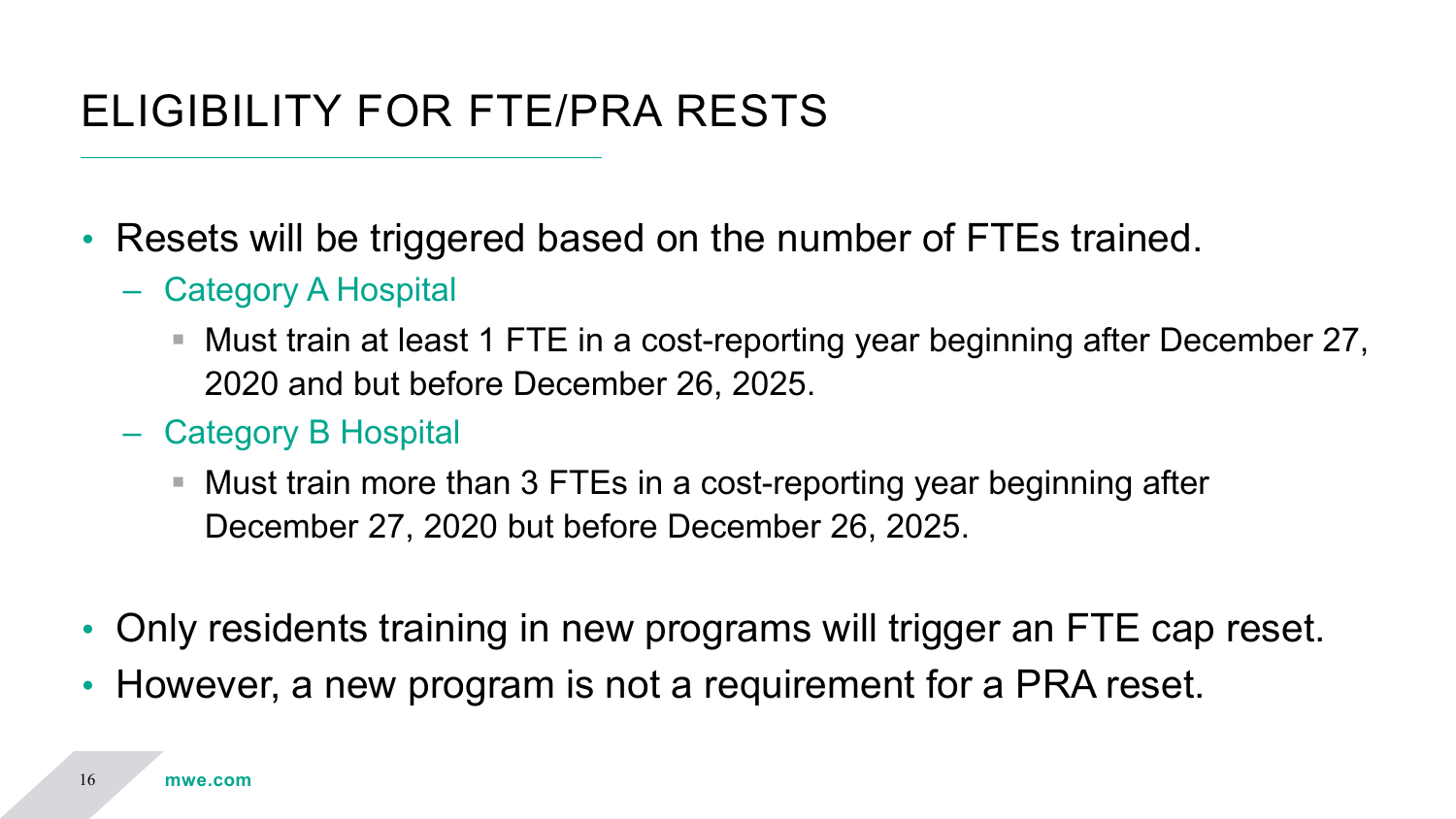#### CALCULATING NEW FTE CAPS AND PRAS

- Beyond these changes, new FTE caps and PRAs will generally be calculated in the same manner that FTE caps and PRAs are currently calculated.
- New FTE caps will be added to the hospital's existing FTE cap.
- No FTE cap or PRA will be set for a hospital that trains less than one FTE during a cost-reporting year.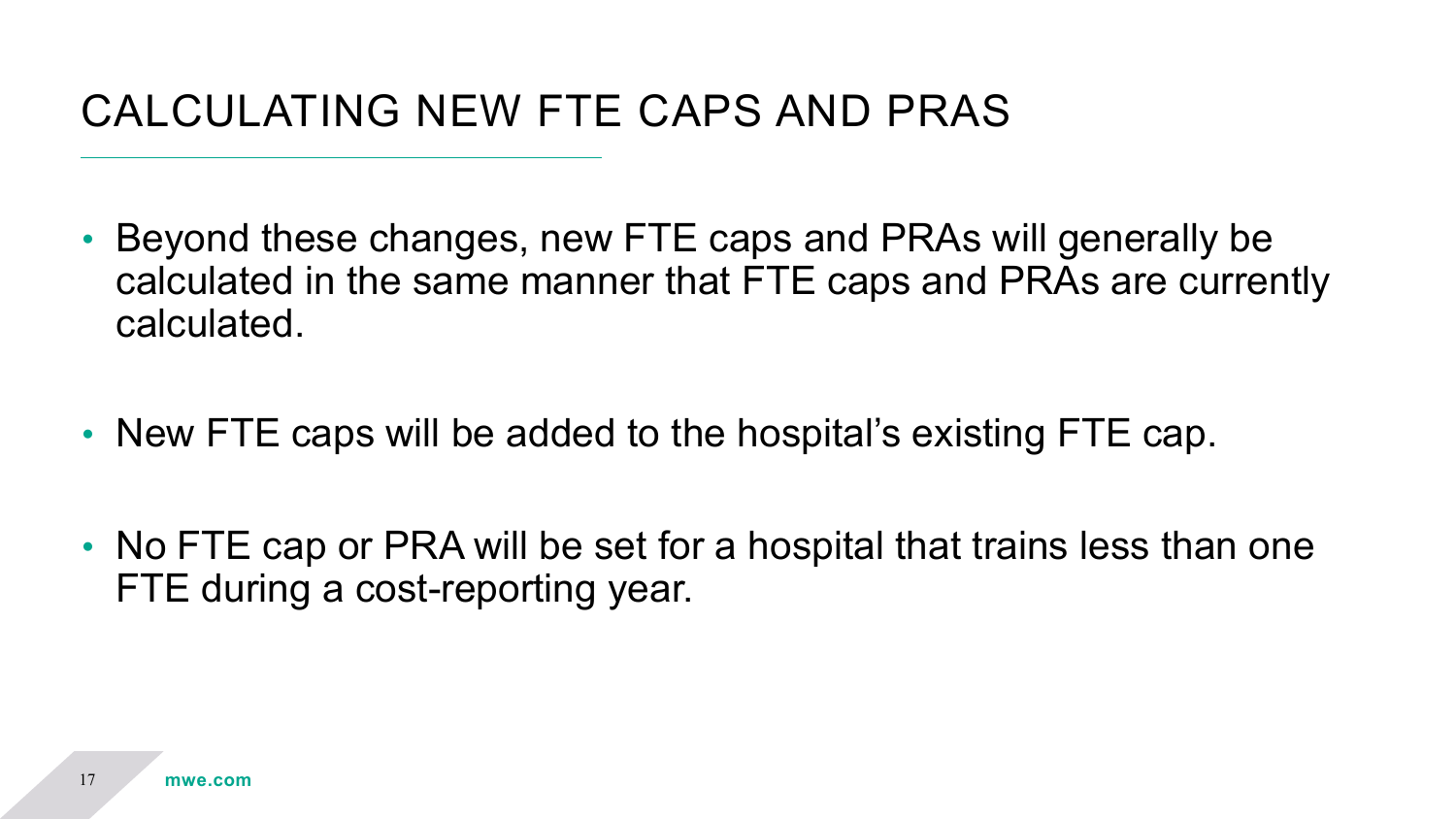# RURAL TRAINING TRACK PROGRAM UPDATES

**NIIV NIIV NIIV** IV NIIV NIIV NI NHV NHV NHV IV NIIV NIIV NI NHV NHV NHV IV NIIV NIIV NI NHV NHV NHV IV NHV NHV NH NHV NHV NHV IV NIIV NIIV NI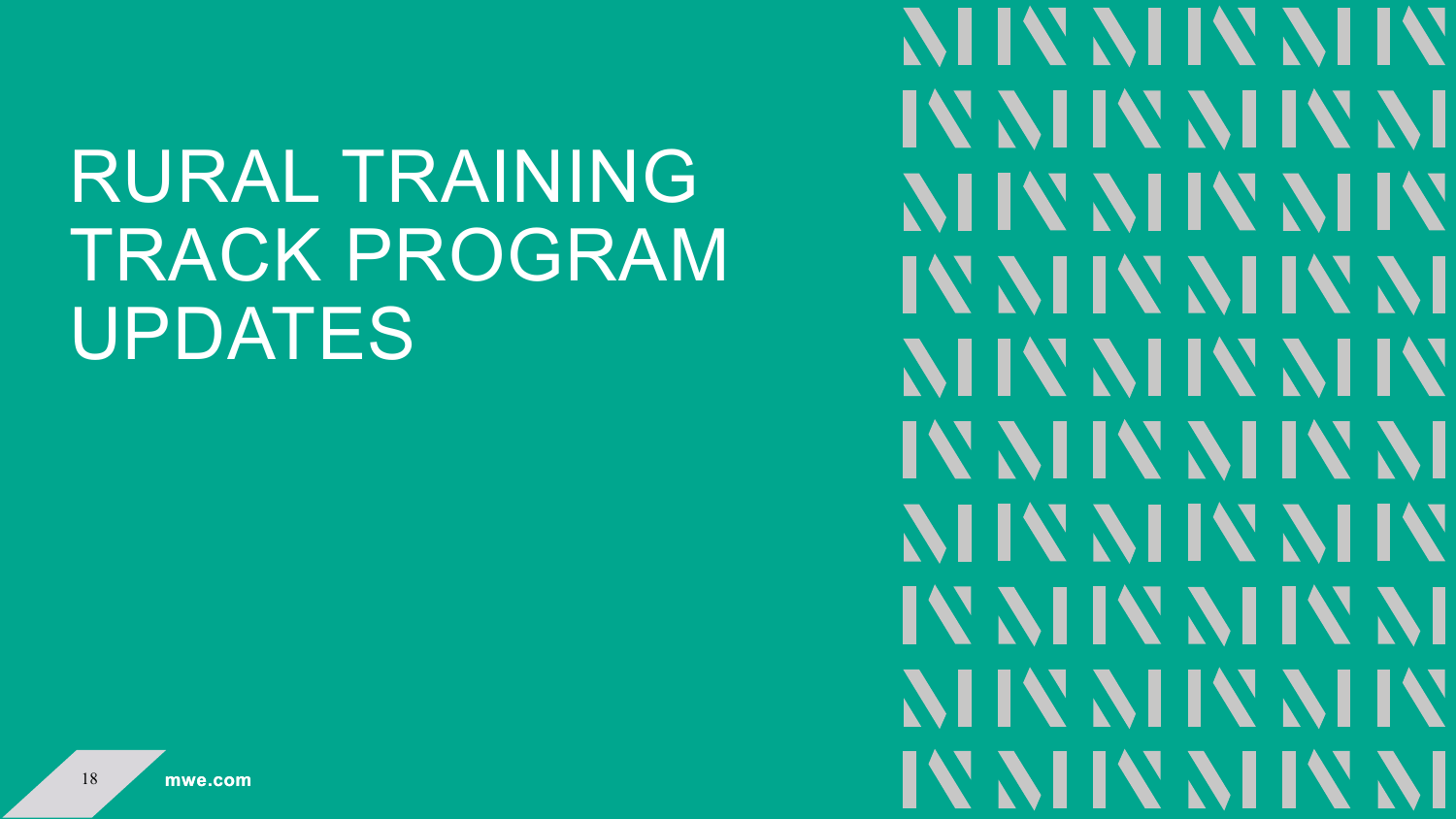### RURAL TRAINING TRACK PROGRAMS

- Residency programs based at urban hospitals that involve training more than 50% of the time in a geographically rural area
- Intended to expose residents to rural practice environments, which has shown to result in more physicians choosing to practice in rural areas
- Historical restrictions on new FTE cap slots associated with Rural Training Track Programs ("RTTs" or "RTPs") has limited the number of RTT/RTP programs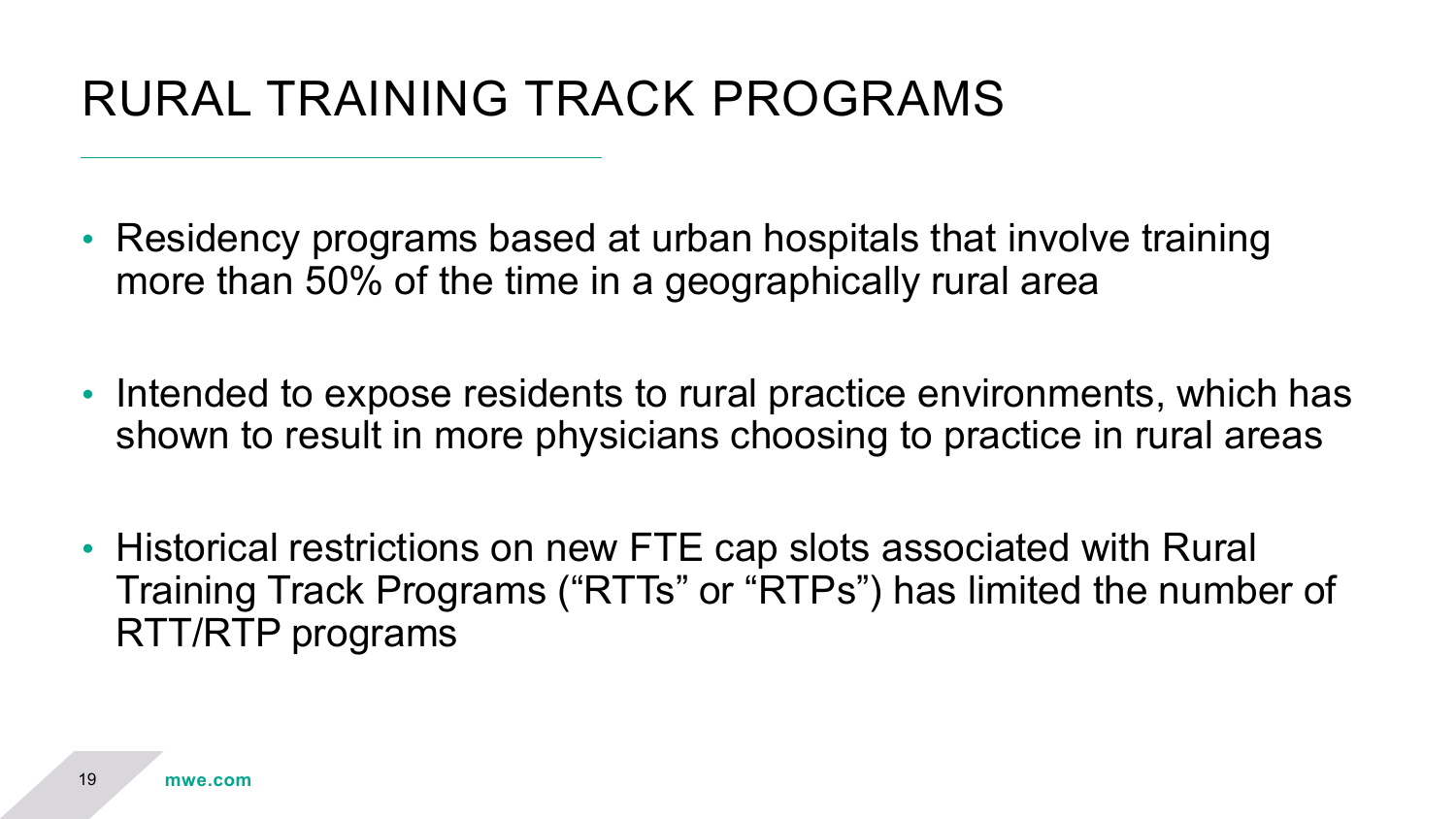#### RURAL TRAINING TRACK FLEXIBILITY

- FTE cap increases for both urban and rural hospitals that participate in a new RTT program
	- Previously, FTE cap increases were only available to rural hospitals when the RTT was established as an entirely new residency program
- Urban and rural hospitals are eligible for adjusted IME and DGME FTE caps when additional RTT training sites are established
	- But, must be a new training site, not just additional FTEs training at an existing site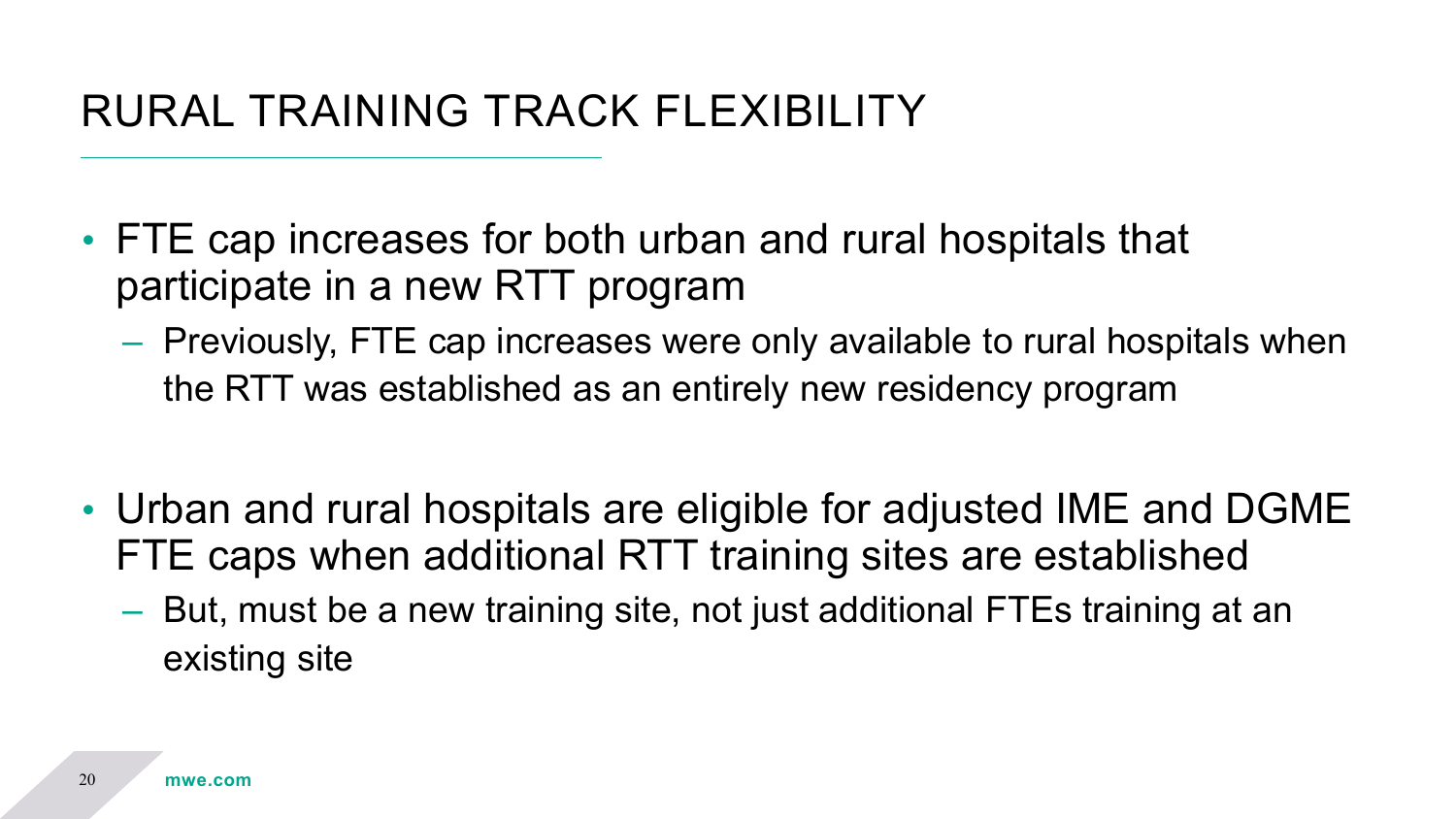#### RURAL TRAINING TRACK FLEXIBILITY

- An RTT does not need to be separately accredited if:
	- 1. The whole program is accredited by the Accreditation Council for Graduate Medical Education; and
	- 2. Residents spend more than 50% of their training in a rural area.
- RTT programs can be in any specialty
	- Subject to the criteria above
- RTT residents are exempt from the three-year rolling average during the five-year cap growth window for RTTs.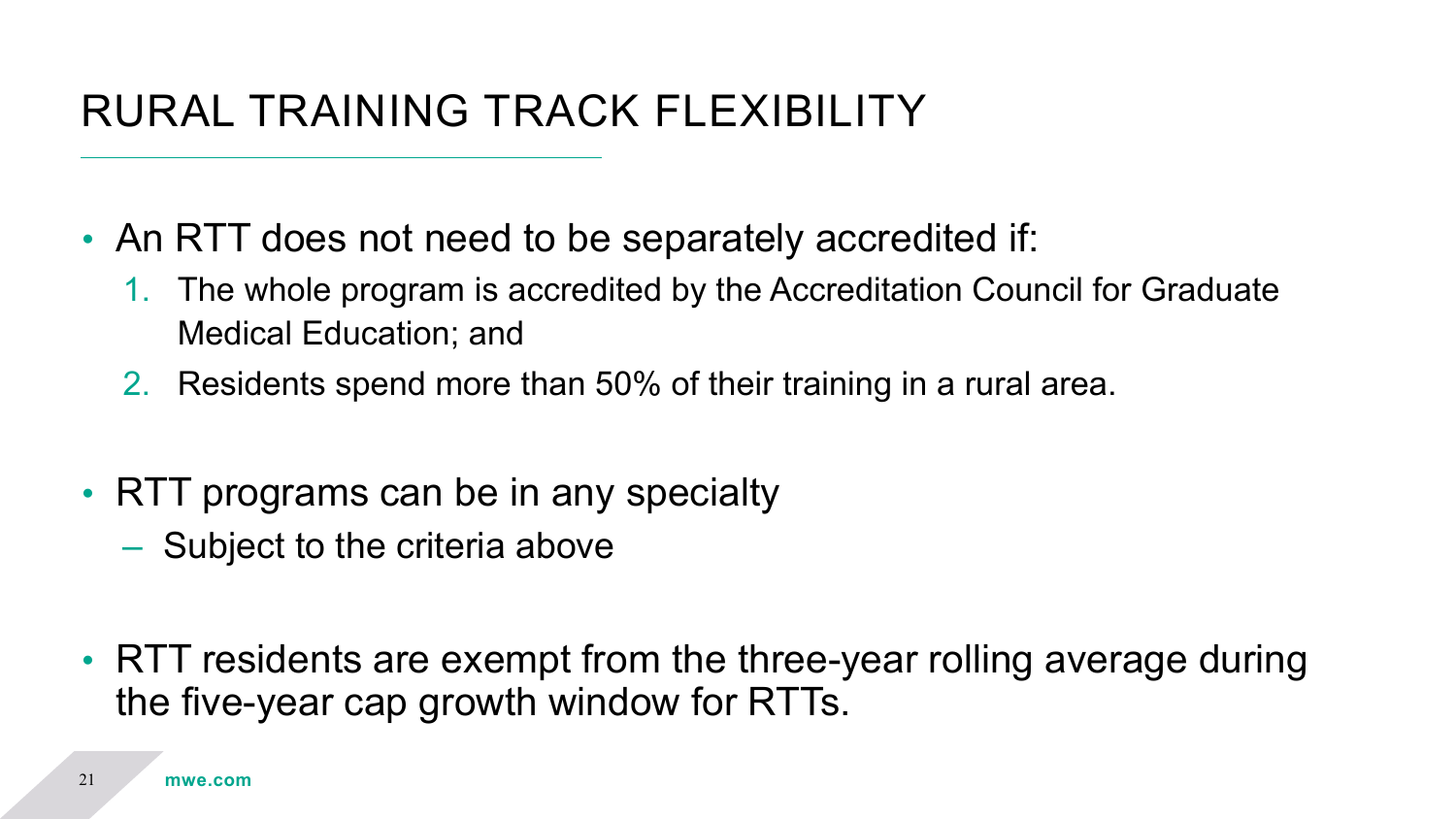### CMS ONLINE RESOURCES



Home > Medicare > Acute Inpatient PPS > Direct Graduate Medical Education (DGME)

| <b>Acute Inpatient PPS</b><br>∢                                          | <b>Direct Graduate Medical Education (DGME)</b>                                                                                                                                                                                                                                                                                                                                                                                                                                                                                                                                                                                                                                                                                                                                                                                                                                                                                                                                                                                                                                                                                                                                                                                                                                                                                                                                                                                                                                                                                                                                                                                                                                                                                                                                                                                                                                                                                                                                                                                                                                                                                                                                                                                                                                                                                                                                                                                                       |
|--------------------------------------------------------------------------|-------------------------------------------------------------------------------------------------------------------------------------------------------------------------------------------------------------------------------------------------------------------------------------------------------------------------------------------------------------------------------------------------------------------------------------------------------------------------------------------------------------------------------------------------------------------------------------------------------------------------------------------------------------------------------------------------------------------------------------------------------------------------------------------------------------------------------------------------------------------------------------------------------------------------------------------------------------------------------------------------------------------------------------------------------------------------------------------------------------------------------------------------------------------------------------------------------------------------------------------------------------------------------------------------------------------------------------------------------------------------------------------------------------------------------------------------------------------------------------------------------------------------------------------------------------------------------------------------------------------------------------------------------------------------------------------------------------------------------------------------------------------------------------------------------------------------------------------------------------------------------------------------------------------------------------------------------------------------------------------------------------------------------------------------------------------------------------------------------------------------------------------------------------------------------------------------------------------------------------------------------------------------------------------------------------------------------------------------------------------------------------------------------------------------------------------------------|
| <b>Direct Graduate Medical Education</b><br>(DGME)                       | Section 1886(h) of the Act, as added by section 9202 of the Consolidated Omnibus Budget Reconciliation Act (COBRA) of 1985<br>(Pub. L. 99-272) and implemented in regulations at existing §§413.75 through 413.83, establish a methodology for determining<br>payments to hospitals for the costs of approved graduate medical education (GME) programs. Section 1886(h)(2) of the Act, as<br>added by COBRA, sets forth a payment methodology for the determination of a hospital-specific, base-period per resident amount<br>(PRA) that is calculated by dividing a hospital's allowable costs of GME for a base period by its number of residents in the base<br>period. The base period is, for most hospitals, the hospital's cost reporting period beginning in FY 1984 (that is, the period of<br>beginning between October 1, 1983, through September 30, 1984). Medicare direct GME payments are calculated by multiplying the<br>PRA times the weighted number of full-time equivalent (FTE) residents working in all areas of the hospital (and non-hospital sites,<br>when applicable), and the hospital's Medicare share of total inpatient days.                                                                                                                                                                                                                                                                                                                                                                                                                                                                                                                                                                                                                                                                                                                                                                                                                                                                                                                                                                                                                                                                                                                                                                                                                                                                                       |
| <b>Hospital Readmissions Reduction</b><br><b>Program (HRRP) Archives</b> |                                                                                                                                                                                                                                                                                                                                                                                                                                                                                                                                                                                                                                                                                                                                                                                                                                                                                                                                                                                                                                                                                                                                                                                                                                                                                                                                                                                                                                                                                                                                                                                                                                                                                                                                                                                                                                                                                                                                                                                                                                                                                                                                                                                                                                                                                                                                                                                                                                                       |
| <b>Disproportionate Share Hospital (DSH)</b>                             |                                                                                                                                                                                                                                                                                                                                                                                                                                                                                                                                                                                                                                                                                                                                                                                                                                                                                                                                                                                                                                                                                                                                                                                                                                                                                                                                                                                                                                                                                                                                                                                                                                                                                                                                                                                                                                                                                                                                                                                                                                                                                                                                                                                                                                                                                                                                                                                                                                                       |
| <b>PPS-Exempt Cancer Hospitals (PCHs)</b>                                |                                                                                                                                                                                                                                                                                                                                                                                                                                                                                                                                                                                                                                                                                                                                                                                                                                                                                                                                                                                                                                                                                                                                                                                                                                                                                                                                                                                                                                                                                                                                                                                                                                                                                                                                                                                                                                                                                                                                                                                                                                                                                                                                                                                                                                                                                                                                                                                                                                                       |
| <b>Hospital-Acquired Condition Reduction</b><br>Program (HACRP)          |                                                                                                                                                                                                                                                                                                                                                                                                                                                                                                                                                                                                                                                                                                                                                                                                                                                                                                                                                                                                                                                                                                                                                                                                                                                                                                                                                                                                                                                                                                                                                                                                                                                                                                                                                                                                                                                                                                                                                                                                                                                                                                                                                                                                                                                                                                                                                                                                                                                       |
| <b>Indirect Medical Education (IME)</b>                                  | Section 1886(h)(4)(F) of the Act established limits on the number of allopathic and osteopathic residents that hospitals may count for<br>purposes of calculating direct GME payments. For most hospitals, the limits were the number of allopathic and osteopathic FTE<br>residents training in the hospital's most recent cost reporting period ending on or before December 31, 1996.<br>Prior to July 1, 2010, under section 1886(h)(4)(E) of the Act, a hospital could count residents training in nonprovider settings for<br>direct GME purposes (and under section 1886(d)(5)(B)(iv) of the Act, for indirect medical education (IME) purposes), if the residents<br>spent their time in patient care activities and if ". the hospital incurs all, or substantially all, of the costs for the training program in<br>that setting." The implementing regulations, first at §413.86(f)(3), effective July 1, 1987, and later at §413.86(f)(4) (redesignated as<br>§413.78(d)), effective January 1, 1999, required that, in addition to incurring all or substantially all of the costs of the program at the<br>nonprovider setting, there must have been a written agreement between the hospital and the nonprovider site (in place prior to the<br>time the hospital began to count the residents training in the non-provider site) stating that the hospital would incur all or<br>substantially all of the costs of training in the nonprovider setting. The regulations further specified that the written agreement must<br>have indicated the amount of compensation provided by the hospital to the nonprovider site for supervisory teaching activities.<br>Effective October 1, 2004, the hospital must have either had a written agreement with the nonprovider setting, or, as described in the<br>regulations at §413.78(e), paid for all or substantially all of the costs, concurrent with the training in the nonprovider setting. Effective<br>for cost reporting periods beginning on or after July 1, 2007 and before July 1, 2010, "all or substantially all of the costs for the<br>training program" in the nonprovider setting is defined as at least 90 percent of the total of the costs of the residents' salaries and<br>fringe benefits (including travel and lodging where applicable) and the portion of the cost of teaching physician's salaries attributable<br>to nonpatient care direct GME activities. |
| <b>MS-DRG Classifications and Software</b>                               |                                                                                                                                                                                                                                                                                                                                                                                                                                                                                                                                                                                                                                                                                                                                                                                                                                                                                                                                                                                                                                                                                                                                                                                                                                                                                                                                                                                                                                                                                                                                                                                                                                                                                                                                                                                                                                                                                                                                                                                                                                                                                                                                                                                                                                                                                                                                                                                                                                                       |
| <b>New Medical Services and New</b><br><b>Technologies</b>               |                                                                                                                                                                                                                                                                                                                                                                                                                                                                                                                                                                                                                                                                                                                                                                                                                                                                                                                                                                                                                                                                                                                                                                                                                                                                                                                                                                                                                                                                                                                                                                                                                                                                                                                                                                                                                                                                                                                                                                                                                                                                                                                                                                                                                                                                                                                                                                                                                                                       |
| <b>Outlier Payments</b>                                                  |                                                                                                                                                                                                                                                                                                                                                                                                                                                                                                                                                                                                                                                                                                                                                                                                                                                                                                                                                                                                                                                                                                                                                                                                                                                                                                                                                                                                                                                                                                                                                                                                                                                                                                                                                                                                                                                                                                                                                                                                                                                                                                                                                                                                                                                                                                                                                                                                                                                       |
| <b>Hospital Readmissions Reduction</b><br>Program (HRRP)                 |                                                                                                                                                                                                                                                                                                                                                                                                                                                                                                                                                                                                                                                                                                                                                                                                                                                                                                                                                                                                                                                                                                                                                                                                                                                                                                                                                                                                                                                                                                                                                                                                                                                                                                                                                                                                                                                                                                                                                                                                                                                                                                                                                                                                                                                                                                                                                                                                                                                       |
| <b>Three Day Payment Window</b>                                          |                                                                                                                                                                                                                                                                                                                                                                                                                                                                                                                                                                                                                                                                                                                                                                                                                                                                                                                                                                                                                                                                                                                                                                                                                                                                                                                                                                                                                                                                                                                                                                                                                                                                                                                                                                                                                                                                                                                                                                                                                                                                                                                                                                                                                                                                                                                                                                                                                                                       |
| <b>Wage Index</b>                                                        |                                                                                                                                                                                                                                                                                                                                                                                                                                                                                                                                                                                                                                                                                                                                                                                                                                                                                                                                                                                                                                                                                                                                                                                                                                                                                                                                                                                                                                                                                                                                                                                                                                                                                                                                                                                                                                                                                                                                                                                                                                                                                                                                                                                                                                                                                                                                                                                                                                                       |
| <b>Acute Inpatient - Files for Download</b>                              |                                                                                                                                                                                                                                                                                                                                                                                                                                                                                                                                                                                                                                                                                                                                                                                                                                                                                                                                                                                                                                                                                                                                                                                                                                                                                                                                                                                                                                                                                                                                                                                                                                                                                                                                                                                                                                                                                                                                                                                                                                                                                                                                                                                                                                                                                                                                                                                                                                                       |
| <b>Historical Impact Files for FY 1994</b><br>through Present            |                                                                                                                                                                                                                                                                                                                                                                                                                                                                                                                                                                                                                                                                                                                                                                                                                                                                                                                                                                                                                                                                                                                                                                                                                                                                                                                                                                                                                                                                                                                                                                                                                                                                                                                                                                                                                                                                                                                                                                                                                                                                                                                                                                                                                                                                                                                                                                                                                                                       |
| <b>Wage Index Files</b>                                                  |                                                                                                                                                                                                                                                                                                                                                                                                                                                                                                                                                                                                                                                                                                                                                                                                                                                                                                                                                                                                                                                                                                                                                                                                                                                                                                                                                                                                                                                                                                                                                                                                                                                                                                                                                                                                                                                                                                                                                                                                                                                                                                                                                                                                                                                                                                                                                                                                                                                       |
| <b>IPPS Regulations and Notices</b>                                      |                                                                                                                                                                                                                                                                                                                                                                                                                                                                                                                                                                                                                                                                                                                                                                                                                                                                                                                                                                                                                                                                                                                                                                                                                                                                                                                                                                                                                                                                                                                                                                                                                                                                                                                                                                                                                                                                                                                                                                                                                                                                                                                                                                                                                                                                                                                                                                                                                                                       |
| FY 2019 IPPS Proposed Rule Home<br>Page                                  | The Affordable Care Act amended section 1886(h)(4)(E) of the Act for direct GME purposes (and section 1886(d)(5)(B)(iv) of the Act<br>for IME purposes), effective July 1, 2010, to allow a hospital to count residents training in nonprovider settings if the residents are<br>engaged in patient care activities and if the hospital incurs the costs of the stipends and fringe benefits of the resident during the                                                                                                                                                                                                                                                                                                                                                                                                                                                                                                                                                                                                                                                                                                                                                                                                                                                                                                                                                                                                                                                                                                                                                                                                                                                                                                                                                                                                                                                                                                                                                                                                                                                                                                                                                                                                                                                                                                                                                                                                                               |

#### • [CMS Resource Page](https://www.cms.gov/Medicare/Medicare-Fee-for-Service-Payment/AcuteInpatientPPS/DGME)

– Read more about the Final Rule.

#### – FTE Distribution

- Application [website](https://mearis.cms.gov/public/resources?app=gme126) and submission portal
- **Instructions and Questions**

#### – PRA and FTE Cap Reset ■ HCRIS Cost Report Data Files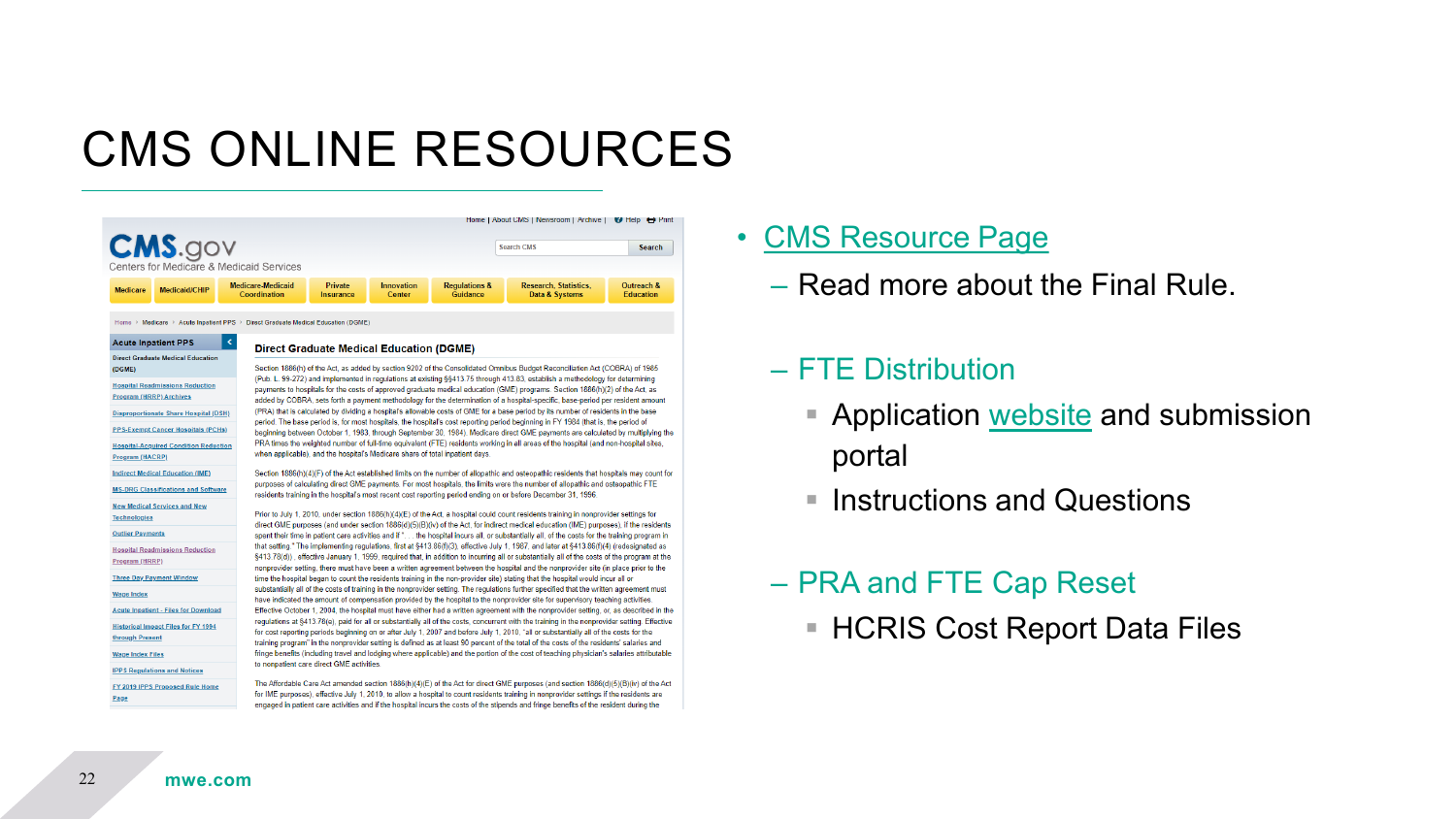## TAKE-AWAYS

**NIIV NIIV NIIV** IV NIIV NIIV NI NHV NHV NHV IV NIIV NIIV NI NHV NHV NHV IV NIIV NIIV NI NHV NHV NHV IV NIIV NIIV NI NHV NHV NHV IV NIIV NIIV NI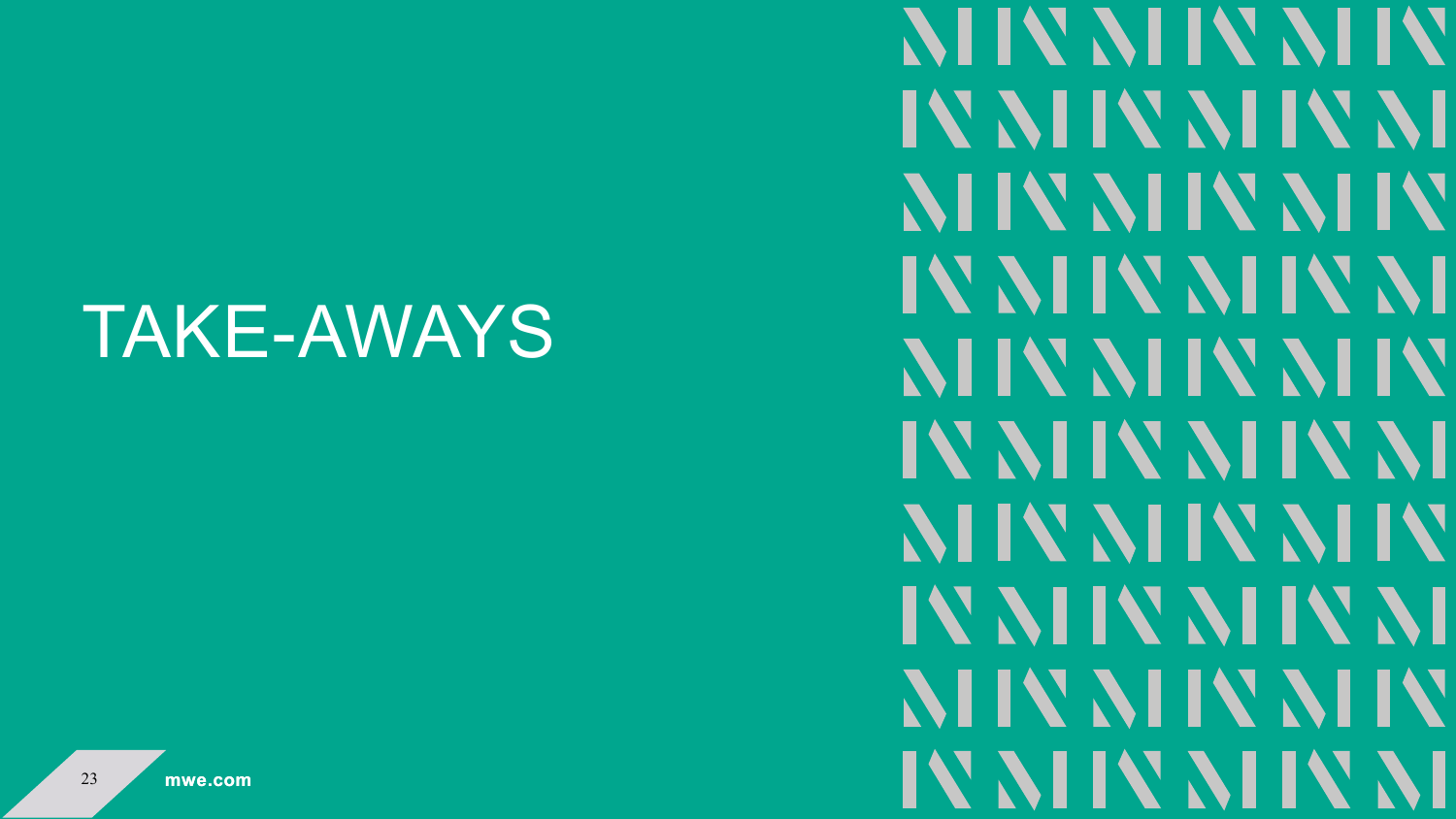

- These policy changes are viewed overall as positive relief among the teaching-hospital community.
- CMS estimates that the additional funding to hospitals will total approximately \$1.8 billion from FY 2023 through FY 2031.

– CMS described the provisions as "…advance[ing] key priorities to close health care equity gaps and enhance the health care workforce in rural and underserved communities."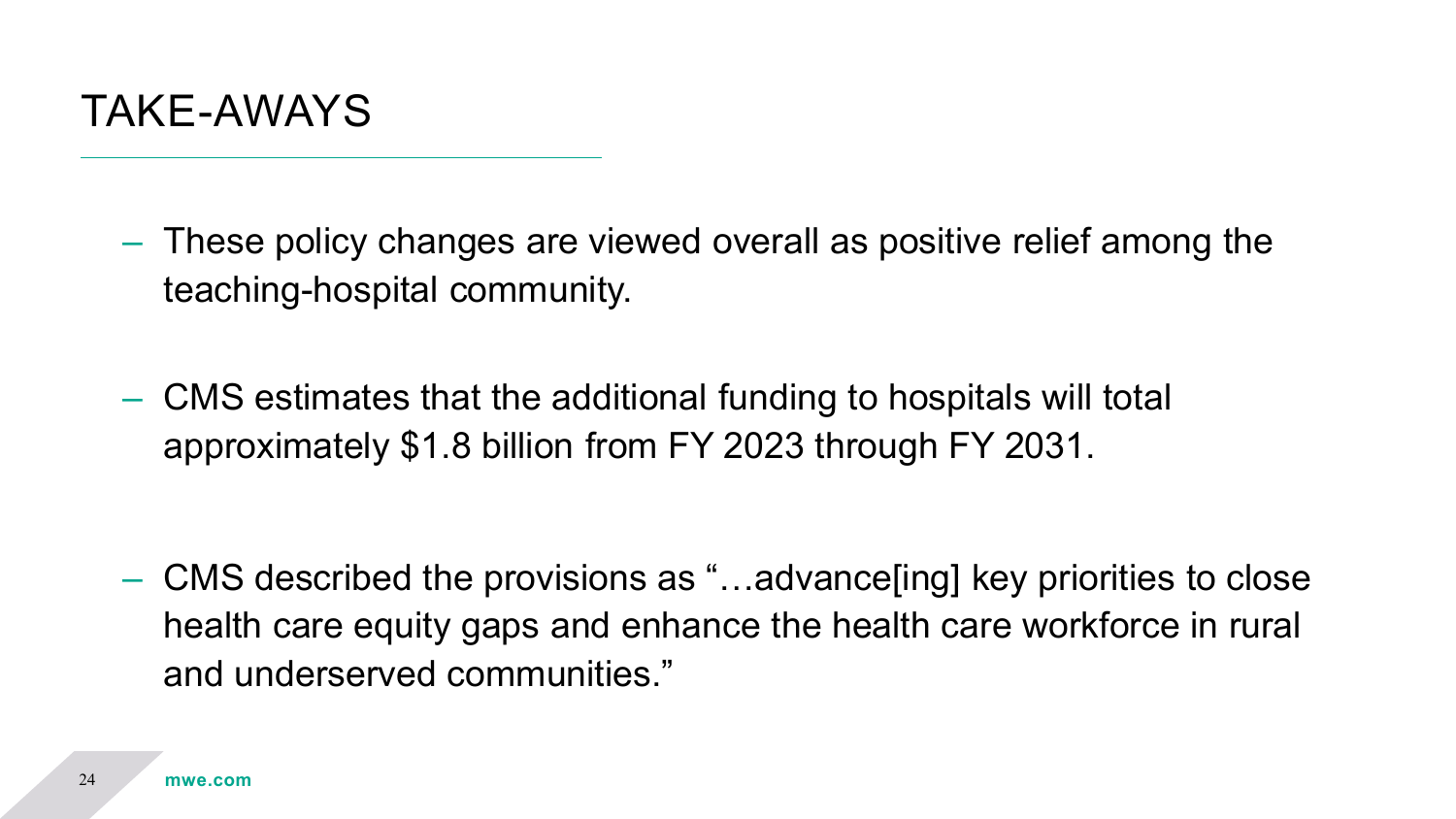

– CMS also views allowing rural teaching hospitals participating in an accredited RTT to receive increases to their FTE caps as making "additional strides to close the health equity gap in rural communities, which tend to experience health care workforce shortages."